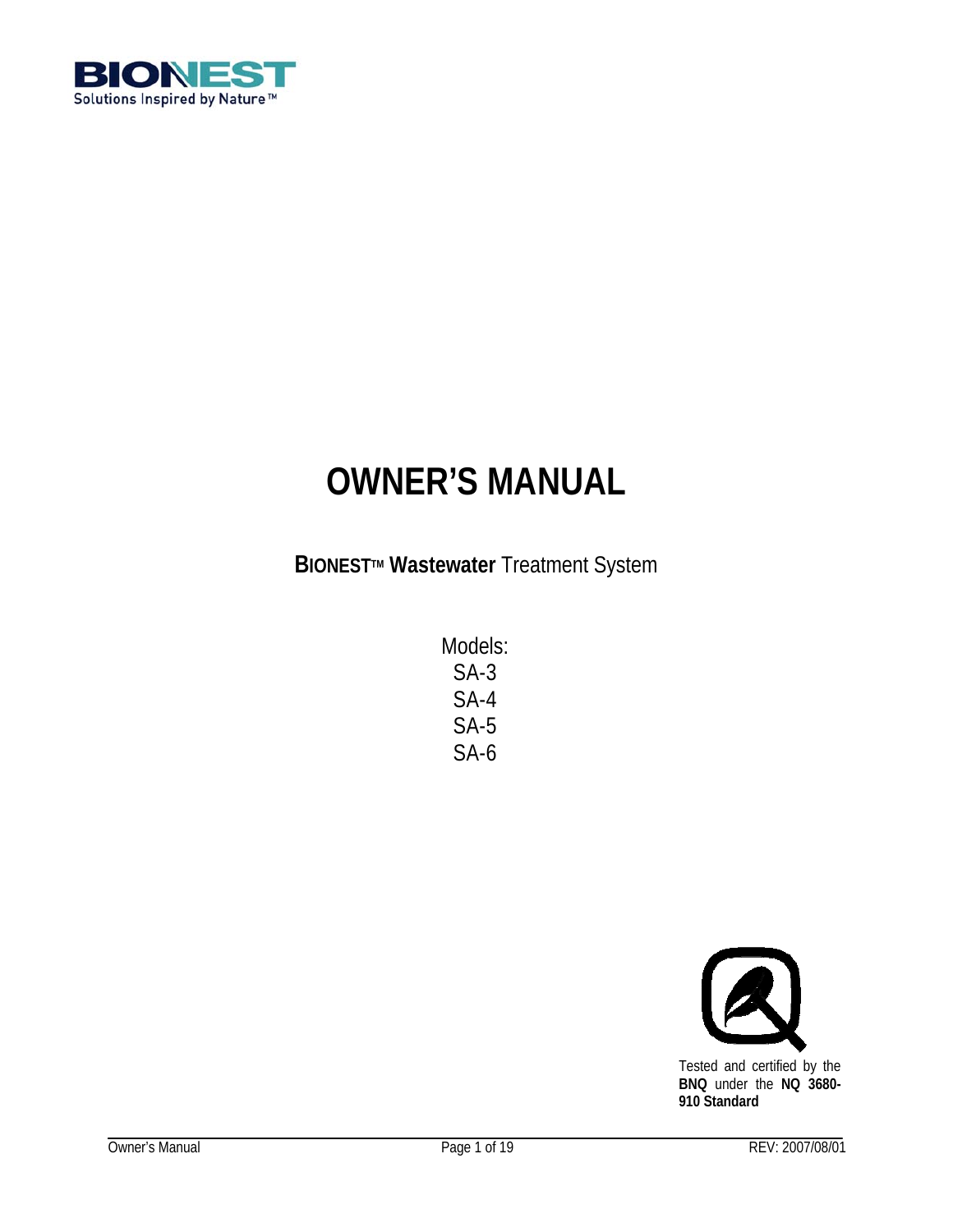

# **TABLE OF CONTENTS**

| 1.0 |     |       |  |
|-----|-----|-------|--|
|     | 1.1 |       |  |
|     | 1.2 |       |  |
|     | 1.3 |       |  |
|     | 1.4 |       |  |
| 2.0 |     |       |  |
|     | 2.1 |       |  |
| 3.0 |     |       |  |
| 4.0 |     |       |  |
|     | 4.1 |       |  |
|     | 4.2 |       |  |
|     |     |       |  |
|     | 4.3 |       |  |
|     | 4.4 |       |  |
|     |     | 4.4.1 |  |
|     |     | 4.4.2 |  |
|     |     |       |  |
|     | 4.5 |       |  |
| 5.0 |     |       |  |
| 6.0 |     |       |  |
| 7.0 |     |       |  |
|     |     |       |  |
|     |     |       |  |

This manual includes all the necessary information for the operation and maintenance of the BIONEST™ system. An authorized BIONESTTM installer must perform the installation of the system. To get a list of authorized installers or to reach our service team, please contact us:



 819.538.5662 819.537.5707 **Toll-Free: 1.866.538.5662**  info@bionest.ca ◆ www.bionest.ca

The BIONESTTM system conforms to **BNQ Standard NQ 3680-910** for Class III residential wastewater treatment systems. The system is not intended to convert wastewater to microbiologically safe drinking water. The system is intended for the treatment of residential wastewater.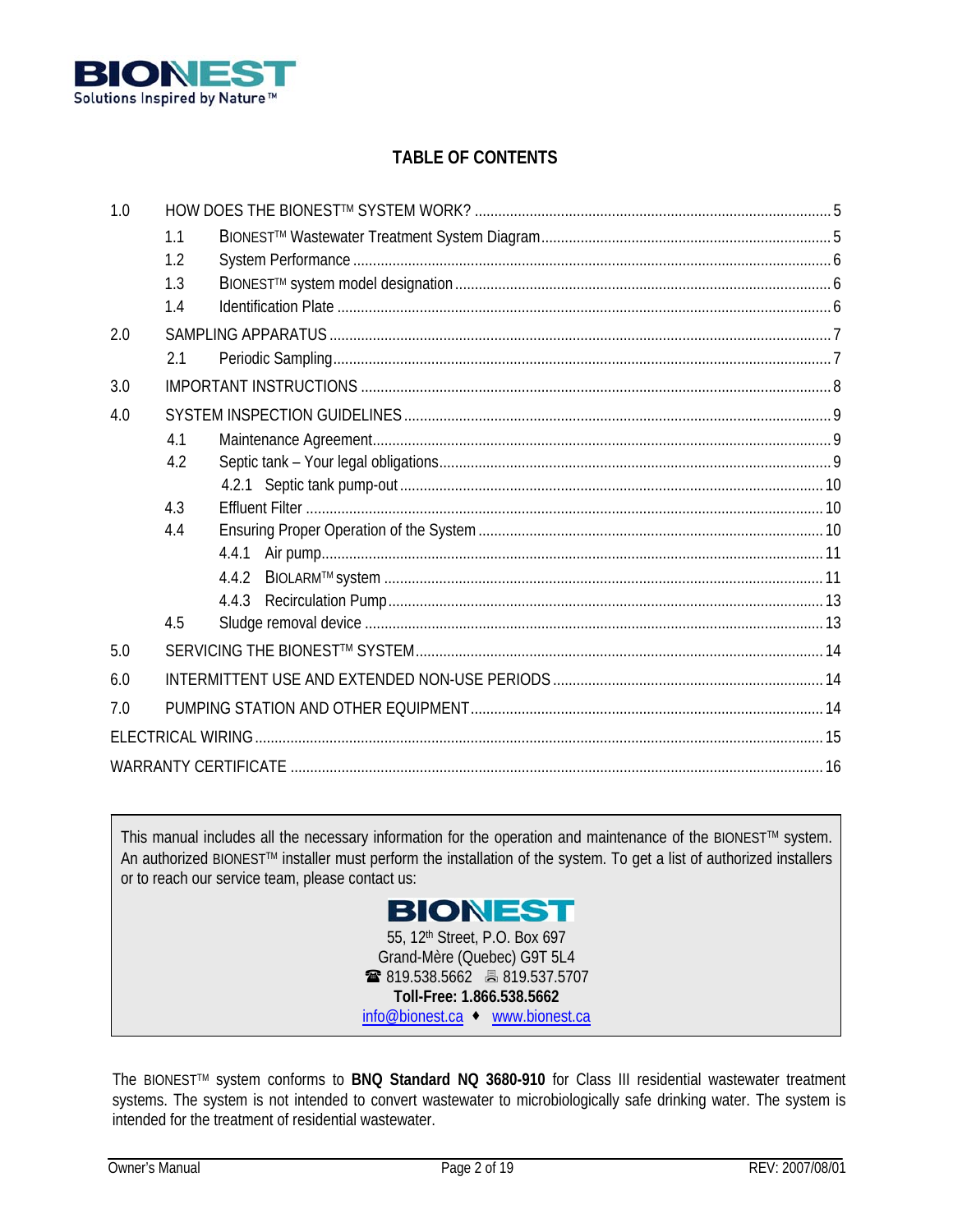

# **Dear Customer:**

Thank you for purchasing our Class III wastewater treatment system and for the confidence shown in our team of professionals.

You will find, in this document, important quidelines to follow for the use and maintenance of the BIONEST™ system. Please take time to read it carefully in order to ensure the safe and proper operation of your system.

If you have any questions after reading this document or if you need any further information, please do not hesitate to call our customer service representative at our toll-free number: **1.866.538.5662** or visit our website at: **www.bionest.ca**

# **Warning: What to do in case of a system failure?**

Your BIONEST<sup>™</sup> system comes equipped with an audible and visual alarm system that is installed in your residence. This alarm will indicate any problem with the air pump and/or the recirculation pump. If the alarm emits an audible and stringent sound, please contact your BIONESTTM installer immediately or Bionest at: **1.866.538.5662**

You must also contact your septic system installer or Bionest if you notice any of the following:

- $\Rightarrow$  If toilets or other water fixtures back-up or overflow back into the house
- $\Rightarrow$  Abnormal odors inside or around the house, or coming from drinking water sources
- $\Rightarrow$  Effluent or sewage appearing at the surface of the yard where the septic tank, the BIONEST<sup>TM</sup> system, or the polishing field is installed
- $\Rightarrow$  The grass on top or around the septic tank, the BIONEST<sup>TM</sup> system, or the polishing field is abnormally thick and of a dark green color
- $\Rightarrow$  Your residence or yard is flooded.

# **DANGER!**



**Pipes and electric cables are buried close to your septic installation. Please contact your installer or Bionest before digging or undertaking any excavation work in the area surrounding your septic installation. Otherwise, you are at risk of serious electrical shock.**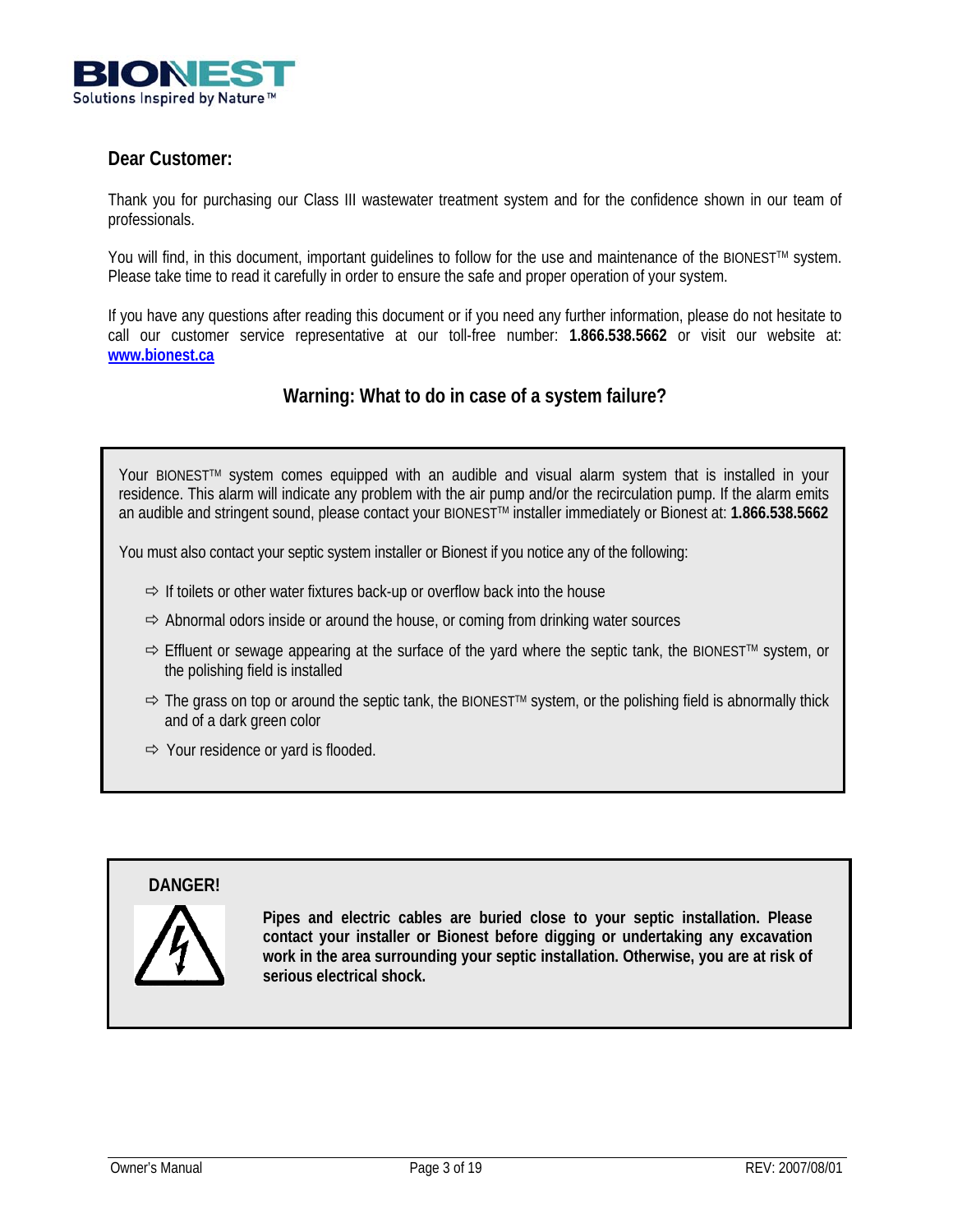

## **SAFETY INFORMATION**

Please read and follow the precautions listed below, as well as those found throughout the Owner's Manual. If you have any questions regarding the safety or operation of your BIONEST™ wastewater treatment system, please contact us at: **1.866.538.5662** 

- **I** DANGER: Always disconnect the power supply cord before servicing any unit. Failure to do so may result in electrical shock causing serious bodily injury or death.
- **DANGER:** If contact with wastewater occurs, please remove any contaminated clothing and thoroughly wash all body areas and clothing exposed to wastewater with soap and water. To minimize any risk of illness, consult a physician.



**Please ensure that both tanks have been filled with water before starting the system.** 

**For all residences under construction, wait until the building is occupied.** 

**The use of your system when the air pump is not in function can result in serious consequences (e.g. clogging of the polishing field and/or cancellation of your warranty).** 

**For intermittent use and extended non-use periods please refer to section 6.0 of this manual. Always advise Bionest before shutting down your system.** 



Please ensure easy access, at all times, to the covers<sup>1</sup> of both the **septic tank and the bioreactor, for inspection and/or emergency purposes.** 



**Please ensure that the alarm system is connected to a dedicated electrical circuit breaker; do not connect it to the electrical circuit dedicated to the air pump and/or the recirculation pump.**

**<sup>1</sup>** Please note that **seventy-five dollars (\$75.00)** will be charged if the covers are not accessible during the inspection of your BIONESTTM system. The four covers must be accessible, at all times, including a 10 cm (3 inch) clearance around the covers.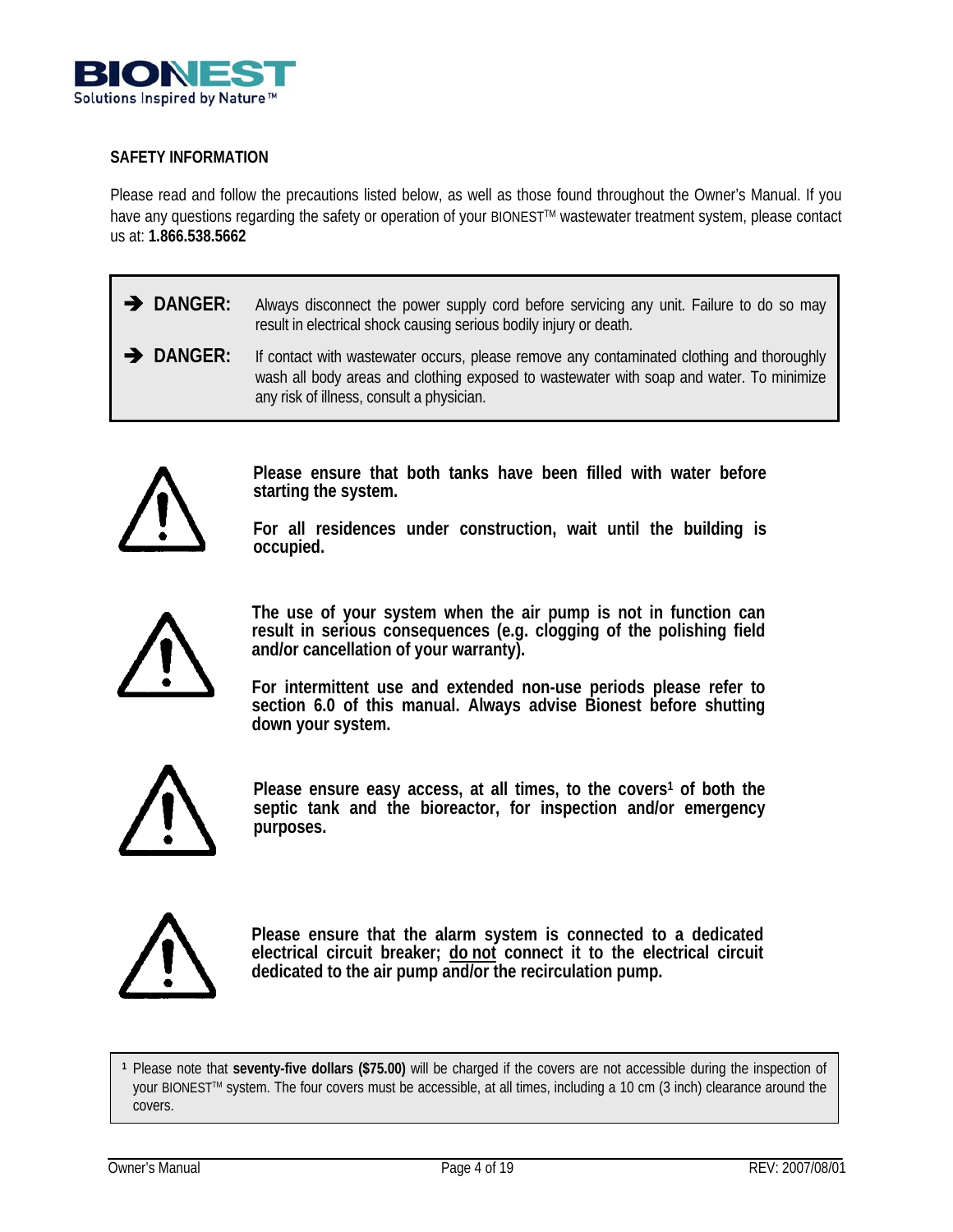

## **1.0 HOW DOES THE BIONESTTM SYSTEM WORK?**

The BIONESTTM system is a submerged fixed film bioreactor using a non-biodegradable media. The wastewater treatment is effectuated through two identical tanks installed side by side.

The primary treatment uses a conventional two compartment septic tank equipped with an effluent filter.

The advanced secondary treatment is performed in the BIONEST™ bioreactor, a tank identical in size and form to the septic tank. The BIONEST™ media is installed inside the two compartments of the tank which are both equipped with sludge removal devices.

Continuous aeration of the first compartment of the bioreactor is provided with a linear air pump and with bubble air diffusers. A recirculation pump is installed in the last compartment of the tank and returns part of the effluent of the bioreactor to the first compartment of the septic tank.

The effluent from the BIONESTTM system is disposed of in conformity with the *Regulation Respecting Waste Water Disposal Systems for Isolated Dwellings (Q-2, r.8)* through a polishing field, into a water stream or a tertiary treatment system. The discharge into a water stream is possible, according to the *Q-2, r.8 Regulation*, whenever a polishing field cannot be built and if the water stream respects the conditions prescribed by the *Q-2, r.8 Regulation* to receive the effluent of an advanced secondary wastewater treatment system.

## 1.1 BIONESTTM Wastewater Treatment System Diagram

**FIGURE 1: ILLUSTRATION OF THE BIONESTTM WASTEWATER TREATMENT SYSTEM** 



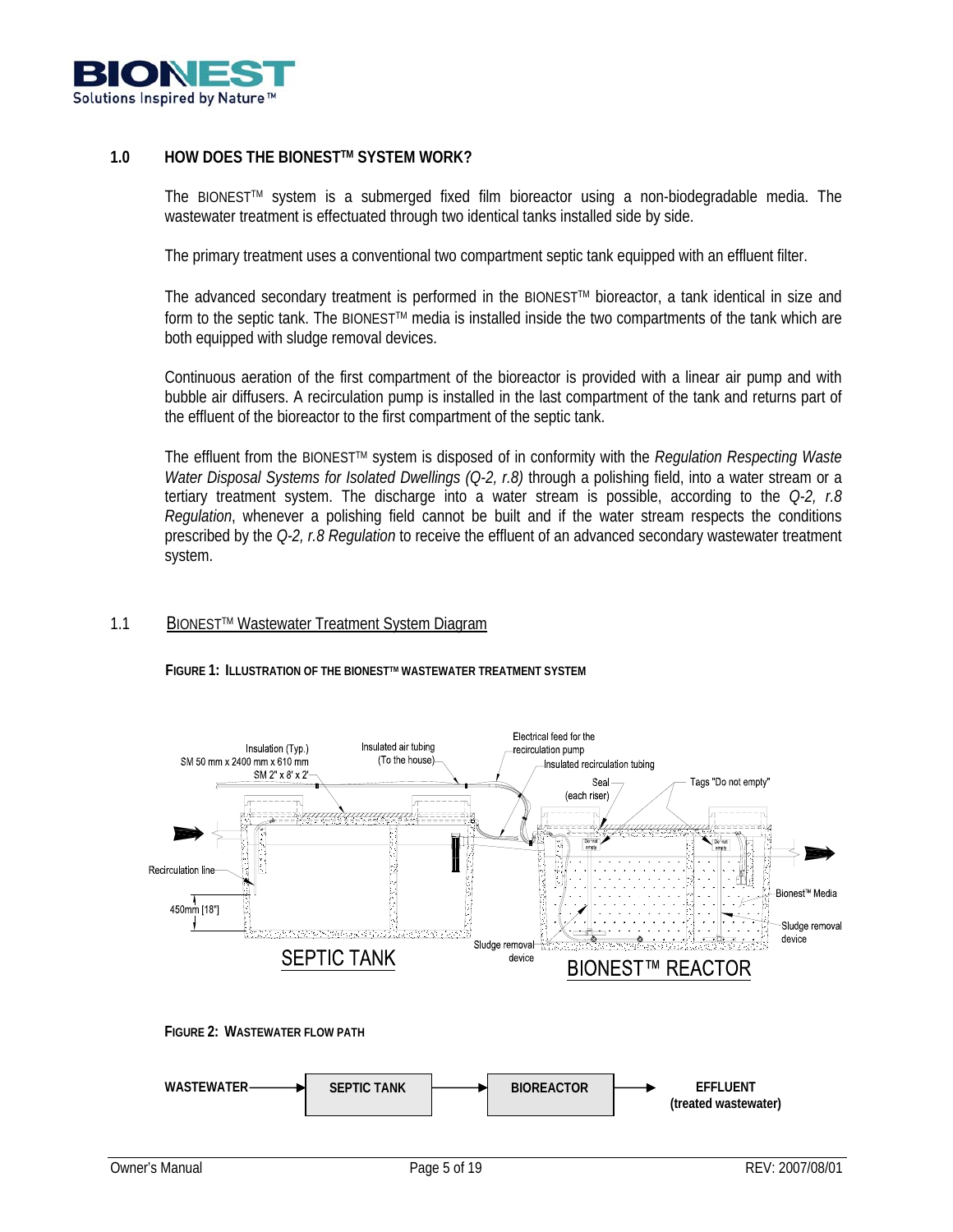

## 1.2 System Performance

During normal operation conditions, the BIONEST™ system respects the following standards for class III secondary advanced wastewater treatment system:

| Parameter         | Standard          |
|-------------------|-------------------|
| CBOD <sub>5</sub> | $15 \text{ mq/L}$ |
| TSS               | $15 \text{ mq/L}$ |
| Fecal coliforms   | 50,000 CFU/100mL  |

CBOD5: Carbonaceous Biochemical Oxygen Demand **–** Over five days TSS: Total Suspended Solids

Note that CFU = Colony Forming Unit and means Organisms and mL = millilitres.

## 1.3 BIONESTTM system model designation

The potential daily hydraulic capacity of the BIONESTTM SA-3, SA-4, SA-5 and SA-6 wastewater treatment systems is proportional to the total tank volume of the bioreactor. The latter is designed and dimensioned according to the number of bedrooms in the residence and the amount of wastewater to be treated, as illustrated in the table below.

| Number of<br>bedroom(s) | <b>Daily</b><br>Capacity (L) | Model<br>designation | <b>Septic Tank</b><br>Tank size     | <b>Bioreactor</b><br>Tank size      |
|-------------------------|------------------------------|----------------------|-------------------------------------|-------------------------------------|
|                         | 540                          | $SA-3$               | $2.3 \text{ m}^3$ (510 lmp. gal.)   | $3.4 \text{ m}^3$ (750 lmp. gal.)   |
| $\overline{2}$          | 1 0 8 0                      | $SA-3$               | $2.8 \text{ m}^3$ (625 lmp. gal.)   | $3.4 \text{ m}^3$ (750 lmp. gal.)   |
| 3                       | 1 260                        | $SA-3$               | $3.4 \text{ m}^3$ (750 lmp. gal.)   | $3.4 \text{ m}^3$ (750 lmp. gal.)   |
| 4                       | 1 440                        | $SA-4$               | $3.9 \text{ m}^3$ (850 lmp. gal.)   | $3.9 \text{ m}^3$ (850 lmp. gal.)   |
| 5                       | 1800                         | $SA-5$               | $4.3 \text{ m}^3$ (950 lmp. gal.)   | $4.3 \text{ m}^3$ (950 lmp. gal.)   |
| 6                       | 2 160                        | SA-6                 | $4.8 \text{ m}^3$ (1,050 lmp. gal.) | $4.8 \text{ m}^3$ (1,050 lmp. gal.) |

## **TABLE 2: MODEL DESIGNATION**

**Note:** To identify which model you have purchased, please refer to the system data plate located near the control panel.

## 1.4 Identification Plate

The identification plate is located on the panel of the alarm system (BIOLARMTM) found within the residence or serviced building. Information that identifies the unit is found on this plate. If you contact Bionest or its representative, the service technician may request information found on this plate.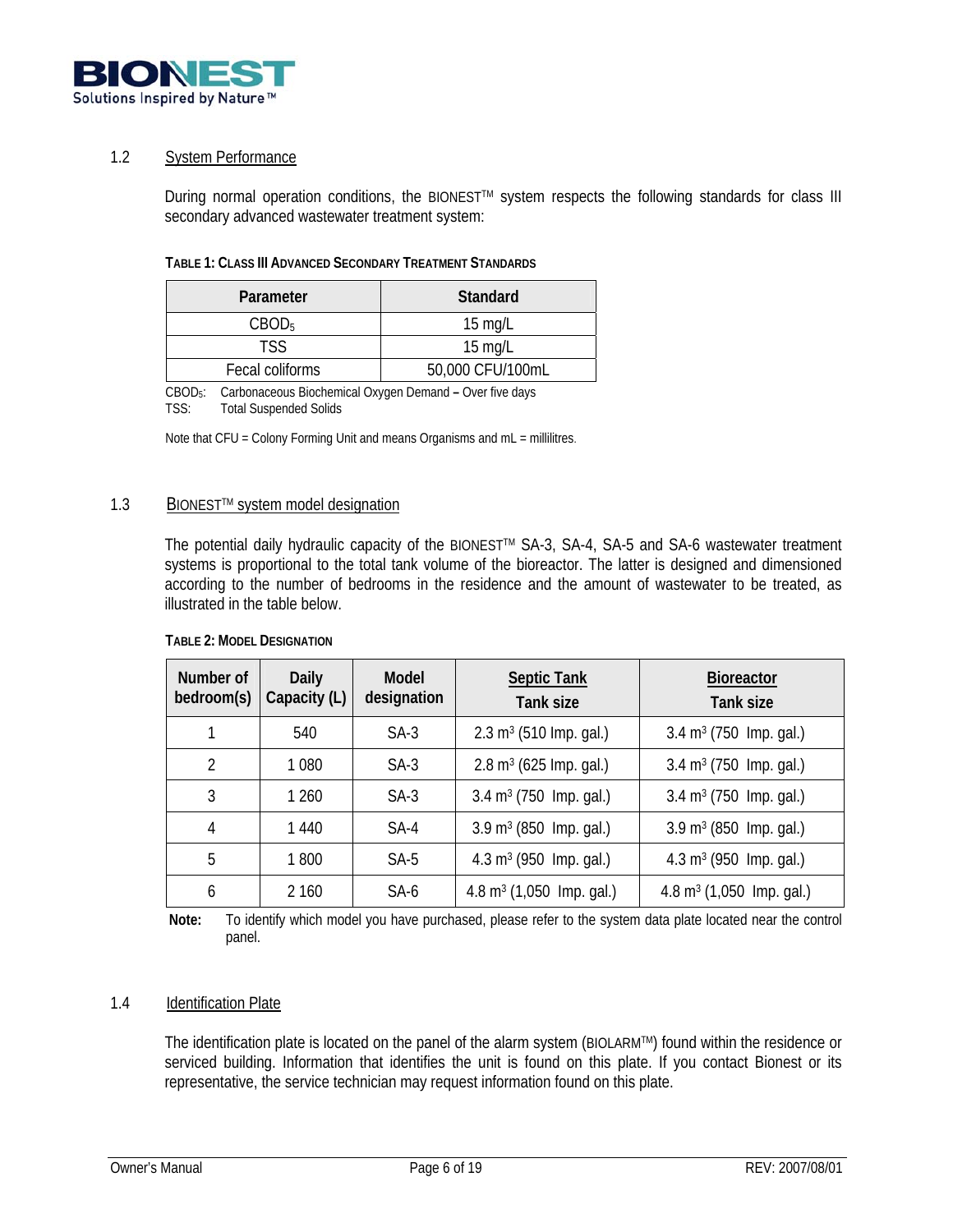

## **2.0 SAMPLING APPARATUS**

According to the *Q-2, r.8 Regulation* « Any advanced secondary treatment system must be provided with a sampling apparatus from which a sample of the effluent of the system can be taken ».

The BIONEST™ system is designed to simplify effluent sampling. By removing the second cover of the BIONEST™ bioreactor, a sample of the effluent can be easily taken near the effluent discharge pipe or outlet, according to the configuration of the compartment. The discharge pipe or outlet can be found either inside the effluent pipe (T-type outlet) or on the other side of the baffle, near the edge of the casing. For further details regarding sampling areas, please see figure 3 below.





## 2.1 Periodic Sampling

Every year, Bionest carries out effluent sampling on all installed BIONEST™ wastewater treatment systems. The analysis of these samples allows Bionest to monitor and ensure the proper operation of its systems. The owner of a BIONEST™ wastewater treatment system must collaborate with the persons in charge of carrying out effluent samplings for Bionest.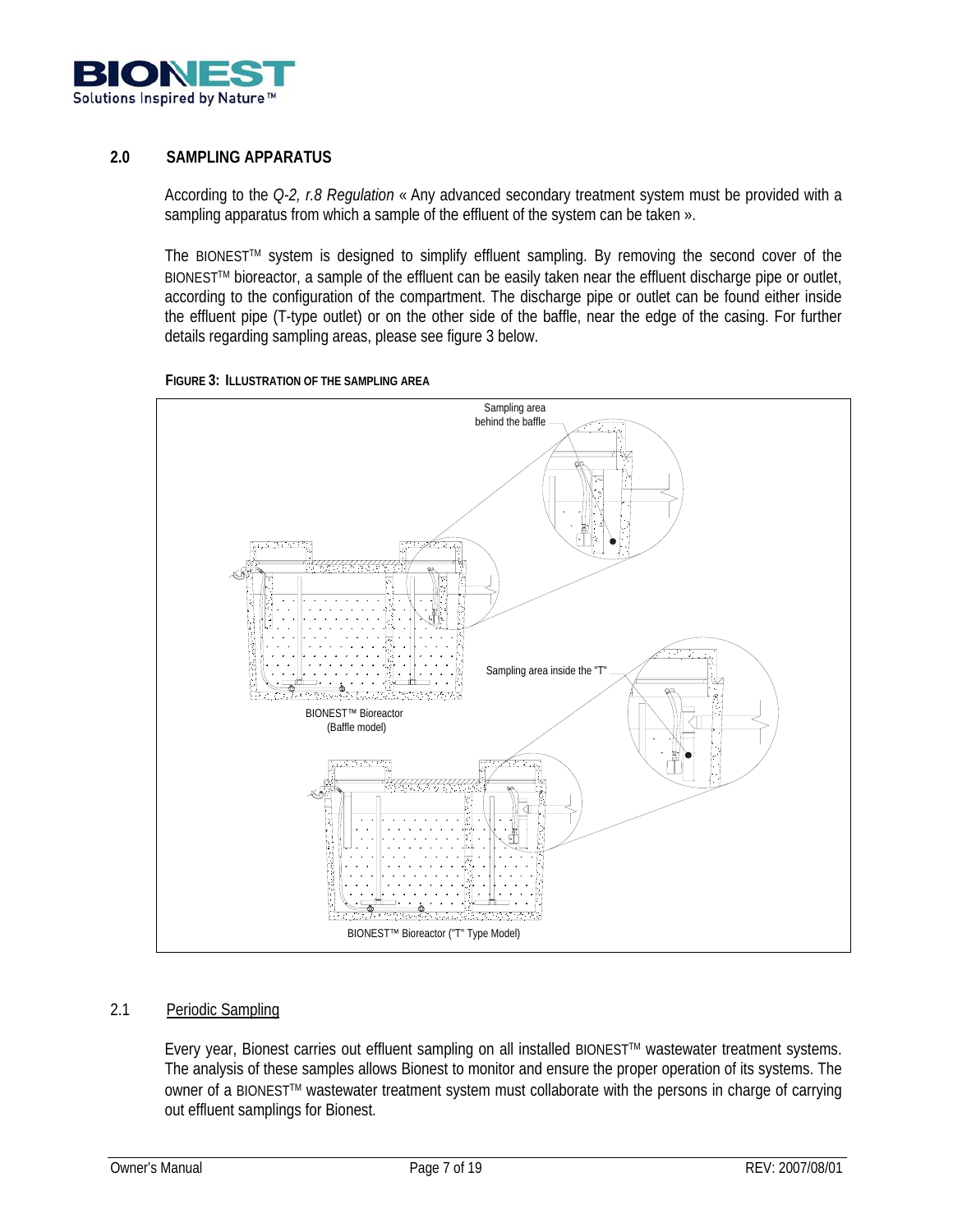

# **3.0 IMPORTANT INSTRUCTIONS**

To ensure the best performance of your BIONESTTM wastewater treatment system:

**DOT NOT use or discard any of the following products into the sinks, toilets, or other water facilities within your residence:** 

- Ö Caustic products used to unclog pipes such as: **Liquid Plumr®, Liquid Drano®, etc.**
- $\Rightarrow$  Petroleum based products, paints, solvents etc.
- Ö Pesticides
- $\Rightarrow$  Backwash effluents of a water softening system
- $\Rightarrow$  Large quantities of bleaching products
- $\Rightarrow$  Oil and grease (engine, cooking, etc.)
- $\Rightarrow$  Wax and resins
- $\Rightarrow$  Septic tank treatment products
- $\Rightarrow$  All non-biodegradable objects (cigarette buts, sanitary napkins/products, etc.)

**I** WARNING: The discharge of any of the aforementioned products into the system may destroy the bacterial culture responsible for treating the wastewater and henceforth cause the system to be **non-operational.**

#### **PLEASE:**

- $\Rightarrow$  Respect manufacturers' recommended usage for domestic cleaning products and avoid all antibacterial products.
- $\Rightarrow$  Do not use automatic toilet cleaners.
- $\Rightarrow$  Do not use a waste disposal unit in the sink (e.g. In-Sink-Erator).

**→ WARNING:** For inspection purposes, the BIONEST<sup>™</sup> wastewater treatment system must be accessible at all times. **It is the owner's responsibility** to ensure easy access to all the covers<sup>1</sup> of the BIONEST™ system.

## **DO NOT:**

- $\Rightarrow$  Connect drain pipes or gutters to the septic installation.
- Ö Modify the configuration of the septic and/or BIONESTTM treatment system installation. If you perform landscaping work, remember to inform your contractors as to the location of your septic and BIONEST™ treatment system installations.
- $\Rightarrow$  Drive or park vehicles closer than 3m (10 feet) from the location of the BIONEST<sup>TM</sup> system installation.
- $\Rightarrow$  Place objects that weigh more than 200 kg (500 pounds) near the system. All heavy materials such as earth, rock piles or shoveled snow should not be placed closer than 3m (10 feet) from the BIONEST™ system installation.
- $\Rightarrow$  Plant trees closer than 3m (10 feet) from the installation.

**→** WARNING: The owner should not open any of the BIONEST<sup>™</sup> system covers and handle **any of its components without specific authorization.**

 1 Please note that **seventy-five dollars (\$75.00)** will be charged if the covers are not accessible during the inspection of your BIONEST™ system. The four covers must be accessible, at all times, including a 10 cm (3 inch) clearance around the covers.

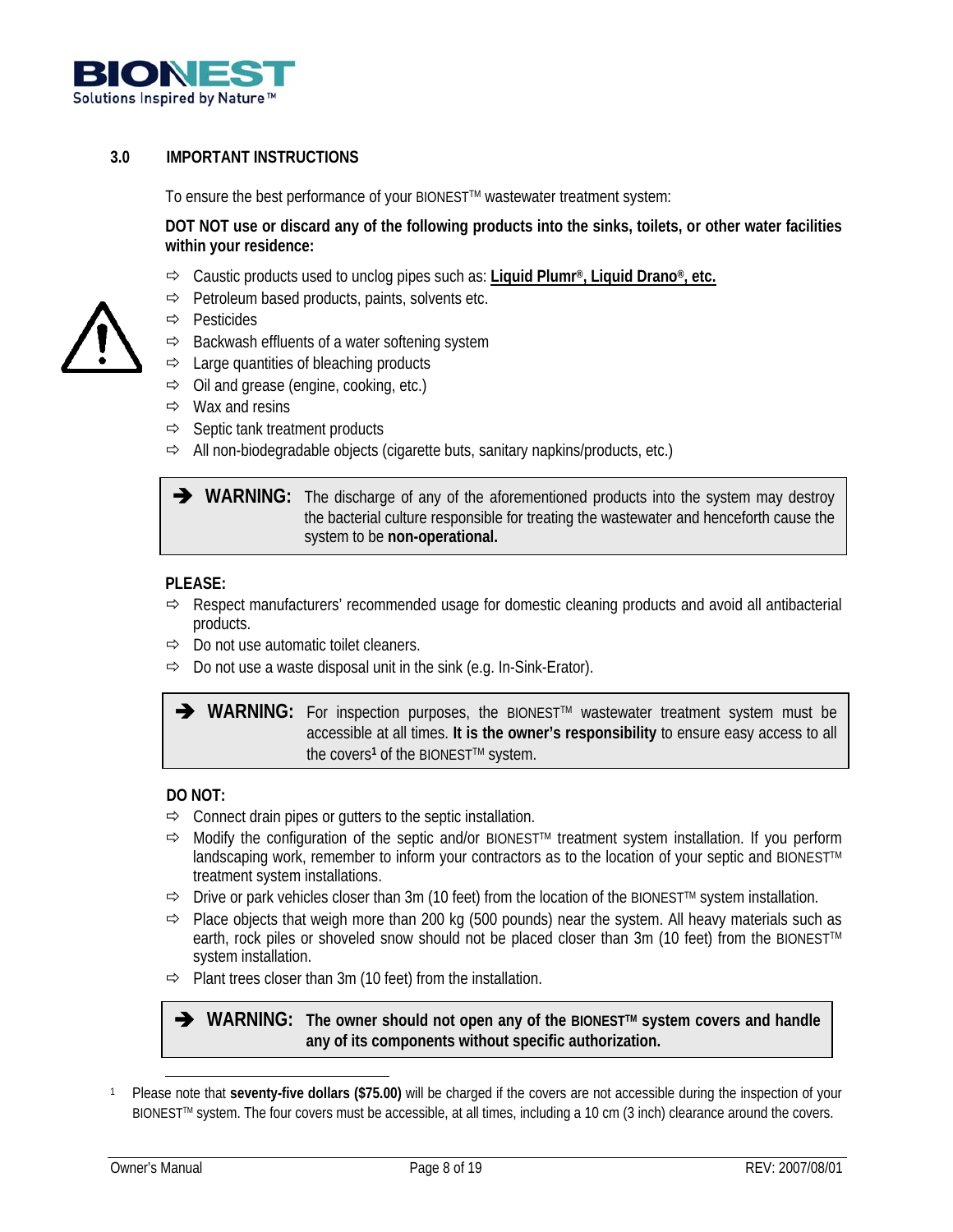

## **4.0 SYSTEM INSPECTION GUIDELINES**

This section deals with procedures to be followed for proper system inspection and maintenance. Important instructions are also found under section 3.0 of this Manual, to ensure adequate system performance.

#### 4.1 Maintenance Agreement

Following the requirements of the *Q-2, r.8 Regulation*, pertaining to wastewater disposal systems for isolated dwellings, the owner of a wastewater treatment system must be **bound at all times by a maintenance agreement with the manufacturer, his representative or a qualified third person to perform a procedure (inspection and/or maintenance) on the system**. Moreover, the owner must provide the municipality, within which the BIONEST<sup>™</sup> system has been installed, with a copy of the contract.

#### Extract of the Q-2, r.8 Regulation:

**Section 3.3.** The owner of a treatment system referred to under section 11.1, 11.6, 87.7 or 87.13 must have binding contract with the system manufacturer, the manufacturer's representative or a qualified third person in which it is stipulated that minimum annual maintenance will be performed on the system.

The owner of the system must deposit copy of the contract with the local municipality in which the isolated dwelling or the other building served by the treatment system is situated.

**The aforementioned sections 11.1, 11.6, 87.7 or 87.13 refer to:** Other primary treatment systems (section 11.1); Secondary treatment systems (section 16.1); Advanced secondary treatment systems (article 87.7) and Tertiary treatment systems (article 87.13).

The Bionest Maintenance Agreement consists in an annual inspection of the BIONEST<sup>TM</sup> system and its components. However, the Maintenance Agreement does not exempt the owner to respect current legal requirements which apply, particularly those concerning sludge removal and effluent standards. The owner is also responsible for the use and maintenance of the system in compliance with the information herein.

Every year, an inspection of the following elements must be carried out by Bionest or its representative:

- $\Rightarrow$  Effluent filter
- $\Rightarrow$  Air pump(s)
- $\Rightarrow$  Recirculation pump
- $\Rightarrow$  Alarm system

If requested, Bionest will provide the owner with a copy of the inspection report.

#### 4.2 Septic tank – Your legal obligations

As a septic tank owner, you have the legal obligation to comply with the *Q-2, r.8 Regulation Respecting Waste Water Disposal Systems for Isolated Dwellings* which stipulates that for a permanent residence, the septic tank must be pumped out every two years, and for a seasonal residence it must be pumped out every four years.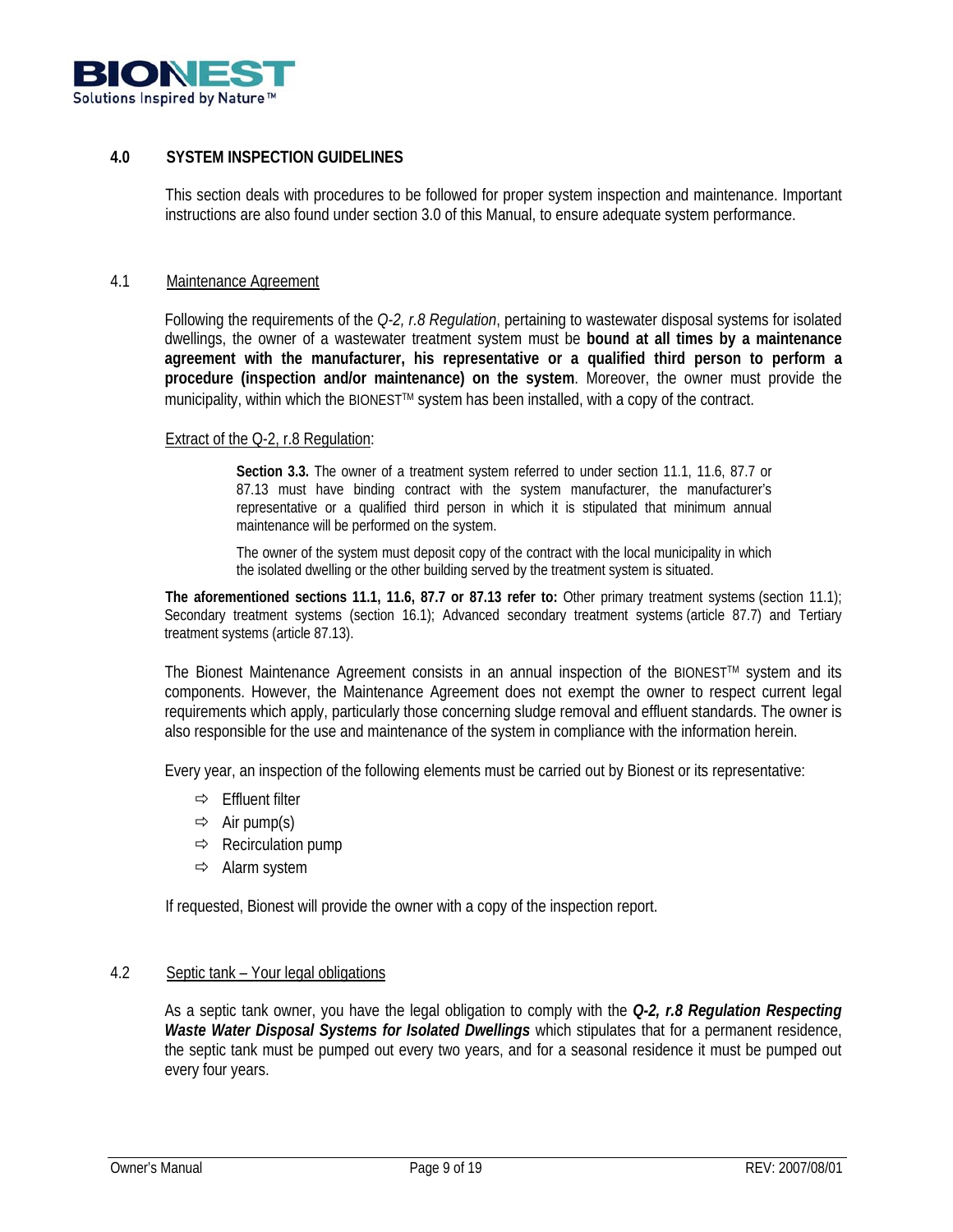

However, sections 413, 11.1 of the *Cities and Towns Act* (L.R.Q., c. C-19) and 550 of the *Municipal Code of Quebec* (L.R.Q., c. C-27.1) stipulate that your municipality can adopt a by-law regarding the maintenance of septic tanks. This by-law requires that every septic tank be pumped out at the frequency mentioned above or by the level of measured scum or sludge level thickness. For further details, consult your local municipality.

In the latter case, the septic tank must be inspected once a year and be pumped out if the level of sludge is at or above 12 cm, or if the scum thickness is at or above 30 cm in the first compartment of the septic tank.

- (1) Section 413, 11.1 of the *Cities and Towns Act* (L.R.Q., c. C-19): « The council may make by-laws: … To provide for the periodical emptying of septic tanks throughout the territory of the municipality or any part thereof; to provide for payment of the expenses by a compensation, which may vary for each class of users, due by the owner, tenant or occupant of each house, store or building using a septic tank; to order that in all cases the compensation is payable by the owner; »
- (2) Section 550, *Municipal Code of Quebec* (L.R.Q., c. C-27.1): « Any local municipality may make, amend or repeal by-laws to provide for the periodical emptying of septic tanks, in its territory or in any part thereof; to provide for payment of the expenses by a compensation, which may vary for each class of users, due by the owner, tenant or occupant of each house, store or building using a septic tank; to order that in all cases the compensation is payable by the owner. Such compensation then has the same rank as a property tax on the immovable for which it is due. »

Please note that the emptying of your septic tank must be carried out by a specialized firm. Do not hesitate to contact Bionest for a list of specialized firms in your area.

## 4.2.1 Septic tank pump-out

Please disconnect the recirculation pump's electrical power supply cord when the septic tank is being serviced for pump-out. After the septic tank has been pumped out, it must be refilled with water. Please ensure that the septic tank has been filled with water before reconnecting the recirculation pump.

## 4.3 Effluent Filter

Following the recommendations of the effluent filter manufacturer, the filter should be cleaned every time the septic tank is inspected or pumped out. Please inform the person in charge of emptying your septic tank that your system is equipped with an effluent filter.

During the annual inspection of the BIONESTTM system, Bionest or its representative will inspect and clean (if necessary) the effluent filter.

For more information, contact your local system installer or Bionest.

## 4.4 Ensuring Proper Operation of the System

Considering that an annual inspection of your BIONEST™ system will be carried out each year, it is the owner's responsibility to follow the instructions for the use and maintenance of the system, to follow the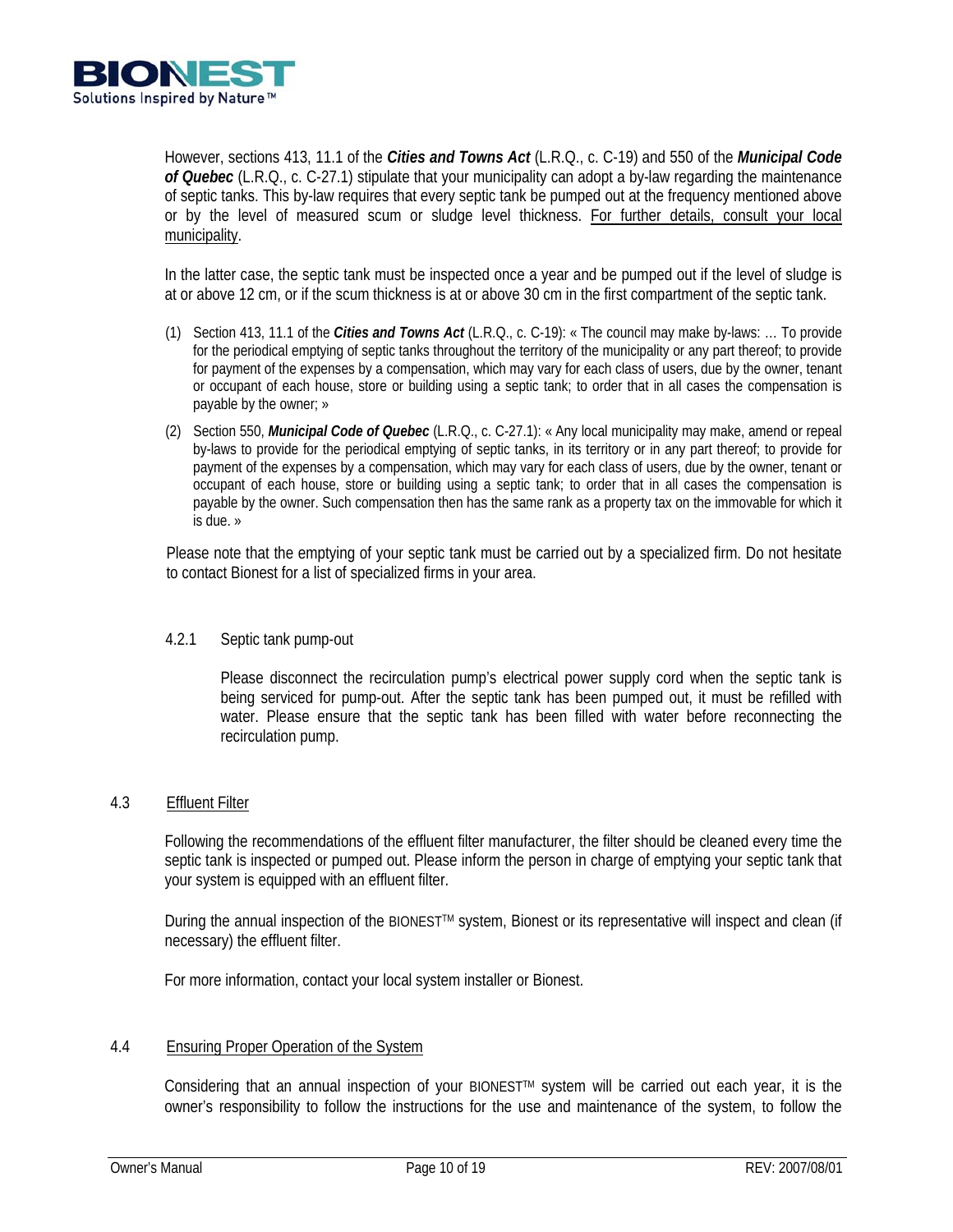

regulations regarding the pump-out of the septic tank, and to follow all applicable regulations. In the event that a malfunctioning of the system occurs, immediately call Bionest.

## 4.4.1 Air pump

The air pump foam filter must be cleaned at least once a year. This is a regular procedure, effectuated by Bionest during the annual maintenance and inspection of the system. However, depending on general conditions around the air pump (e.g. dusty surroundings), it may be necessary for the owner to carry out a second cleaning during the year. To do so:

- $\Rightarrow$  Disconnect the air pump's electrical power supply cord;
- $\Rightarrow$  Remove the screw from the top cover and remove the foam filter;
- $\Rightarrow$  Remove all the dust by vacuuming the filter;
- $\Rightarrow$  If the filter is heavily soiled: hand wash in soapy water, rinse with clear water and let **dry before reinstalling**;
- $\Rightarrow$  Reinstall the filter and remember to screw the cover back in place by making sure that the small notch aligns with the tab when fastening the cover to the casing;
- $\Rightarrow$  Reconnect the air pump. Also reconnect the alarm system if it was disconnected.

Î **WARNING: Please make sure that the air pump is installed in a place where the ambient air temperature is adequate (at least 15°C).**

#### 4.4.2 BIOLARMTM system

BIONEST<sup>TM</sup> systems come equipped with an audible and visual alarm system capable of detecting malfunctions of the electrical components. This alarm system connects directly to a regular 120 V outlet and sends out an audible signal in case of a malfunction. An indicator light will go on when one of the following problems occurs:



 $\overrightarrow{Air}$   $\Rightarrow$  Pressure problem in the air supply line

**Water )**  $\Rightarrow$  Malfunction of the recirculation pump

To ensure the alarm system is functioning properly, a test will be performed during the annual inspection. If you desire to perform this test yourself, follow these procedures:

- $\Rightarrow$  Disconnecting the air pump's electrical power supply cord;
- $\Rightarrow$  Wait a few minutes (up to 15 minutes) for the air pressure to decrease in the supply line; take advantage of these few minutes to clean the air filter such as described in 4.4.1;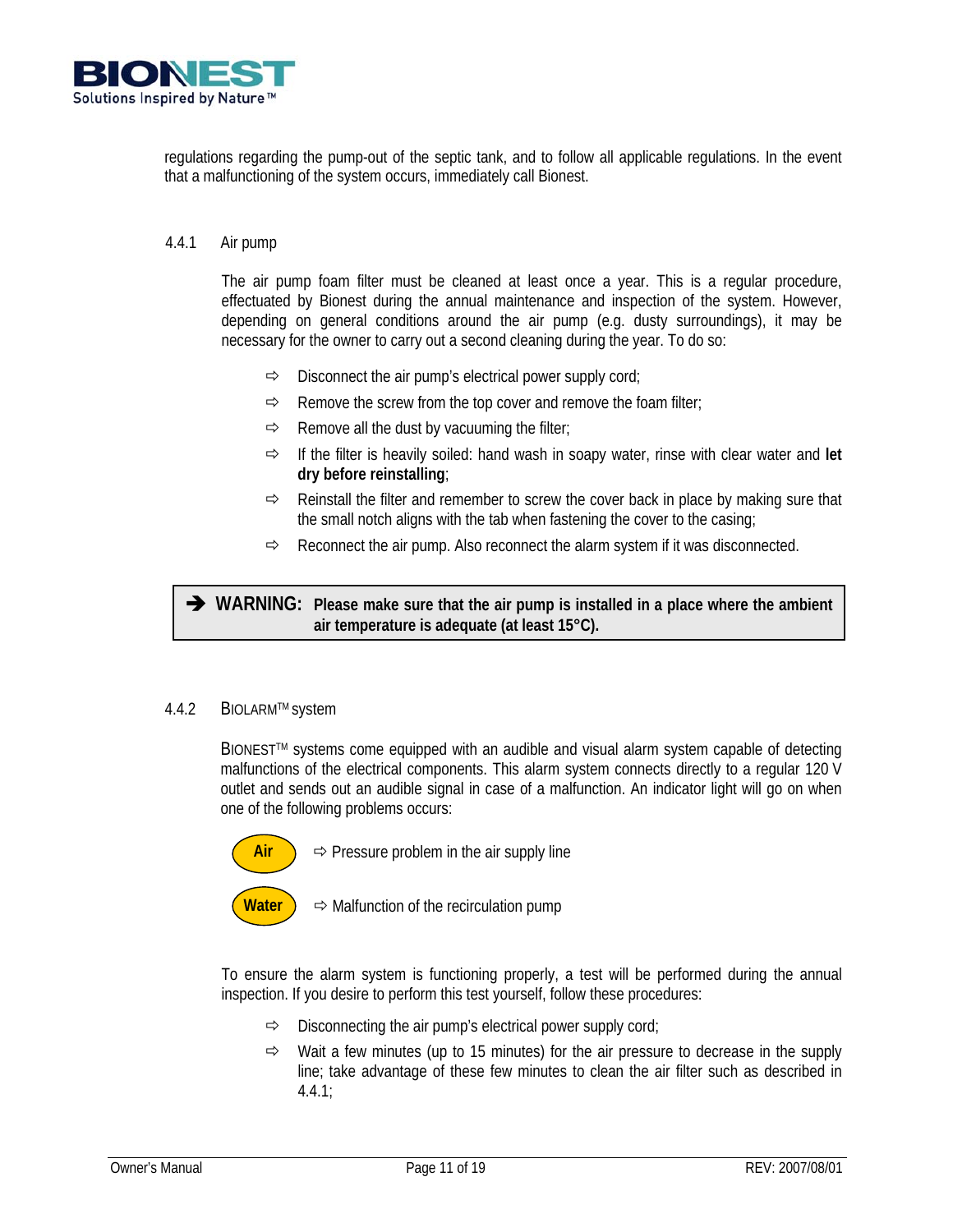

- $\Rightarrow$  You should then hear a strident noise confirming the proper operation of your alarm system;
- $\Rightarrow$  Reconnect the air pump to the power supply outlet.
- $\rightarrow$  If the warning device does not emit an audible sound after the waiting period is over, please **contact Bionest at: 1.866.538.5662**

#### **FIGURE 4: ILLUSTRATION OF THE BIOLARMTM SYSTEM**



#### **FIGURE 5: ELECTRICAL CONECTION**



→ Please ensure that the alarm system is connected to a dedicated electrical circuit breaker; **do not connect it to the electrical circuit dedicated to the air pump and/or the recirculation pump.**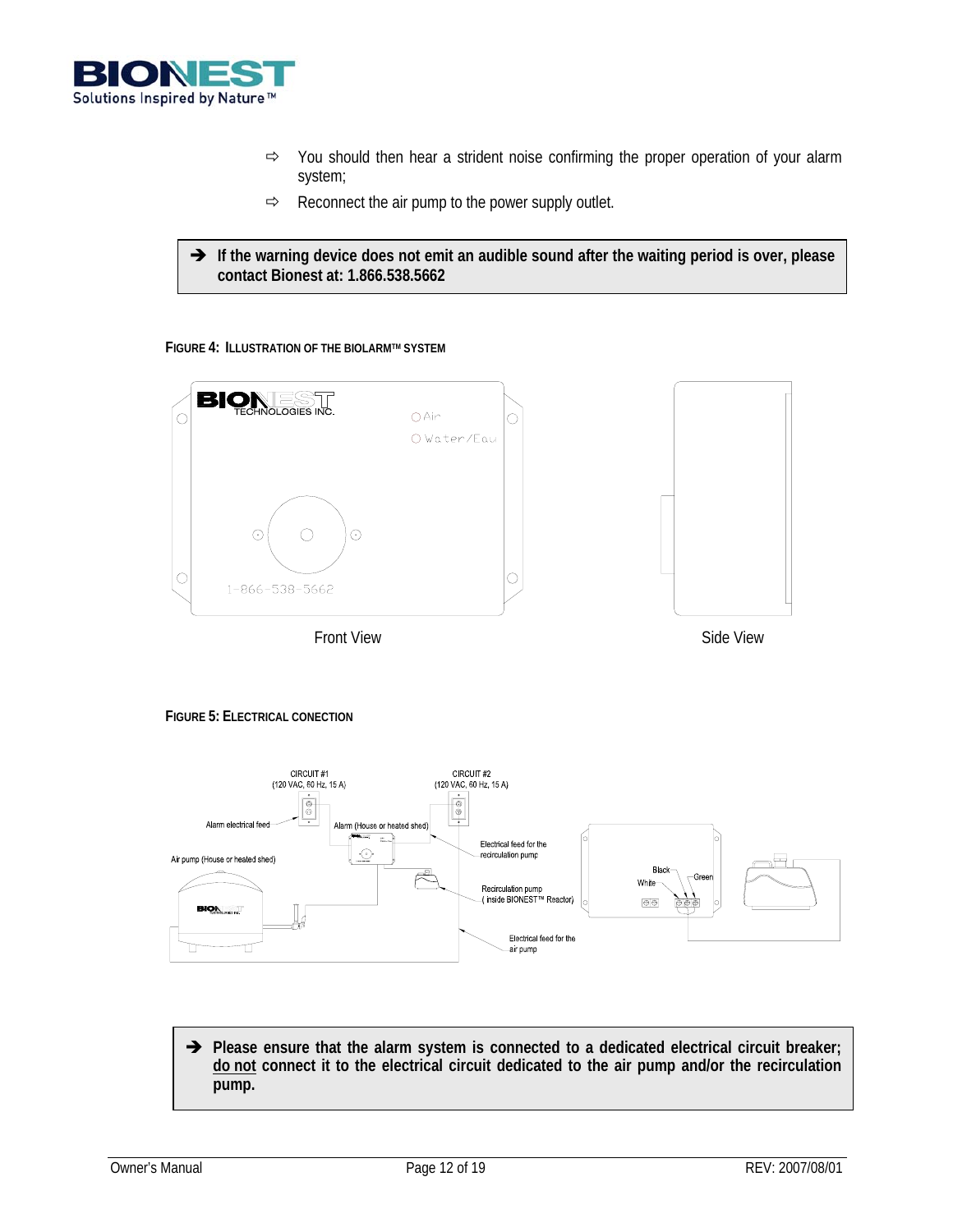

## 4.4.3 Recirculation Pump

The recirculation pump is installed in the second compartment of the bioreactor and allows a permanent recirculation of the effluent back into the septic tank. In the event that the recirculation pump stops working, the alarm system will emit a warning signal.

#### 4.5 Sludge removal device

The BIONESTTM wastewater treatment system has been designed so that only the septic tank requires periodic sludge removal (see section 4.2). When used accordingly, there should be little or no sludge accumulation in the bioreactor. However, a sludge removal device has been integrated into the bioreactor to ensure easy sludge removal in case toxic and/or prohibited products are disposed of into the residence's water facilities. If the system is improperly used as stated above, this will destroy the microorganisms responsible for effective wastewater treatment and cause the BIONEST™ system to malfunction.

In the event the septic tank has not been serviced for sludge removal within the required timelines (see article 4.2), or if there is abnormal sludge accumulation noticed in the effluent filter when sludge is being removed, please contact your local installer or Bionest.

| Component of the<br><b>BIONEST™ System</b> | <b>Intervention</b>                                                                                                  | Frequency                                                               | Person in charge                        |
|--------------------------------------------|----------------------------------------------------------------------------------------------------------------------|-------------------------------------------------------------------------|-----------------------------------------|
| Septic Tank                                | Pump-out by a<br>specialized firm*                                                                                   | According to the $Q-2$ , r.8<br>Regulation or municipal<br>regulations* | Owner                                   |
| <b>Effluent Filter</b>                     | Inspect and clean if<br>necessary<br>*It must be checked and<br>cleaned during the<br>pump-out of the septic<br>tank | Annually                                                                | Bionest and the owner<br>(if necessary) |
| Air Pump                                   | Clean the air filter                                                                                                 | Annually                                                                |                                         |
| <b>Recirculation Pump</b>                  | Check for proper<br>operation                                                                                        | Annually                                                                | Bionest or its<br>representative        |
| <b>BIOLARM™ System</b>                     | Check for proper<br>operation                                                                                        | Annually                                                                |                                         |

#### **TABLE 3: SUMMARY OF REQUIRED INTERVENTIONS**

\*See regulations for pump-out of the septic tank (section 4.2)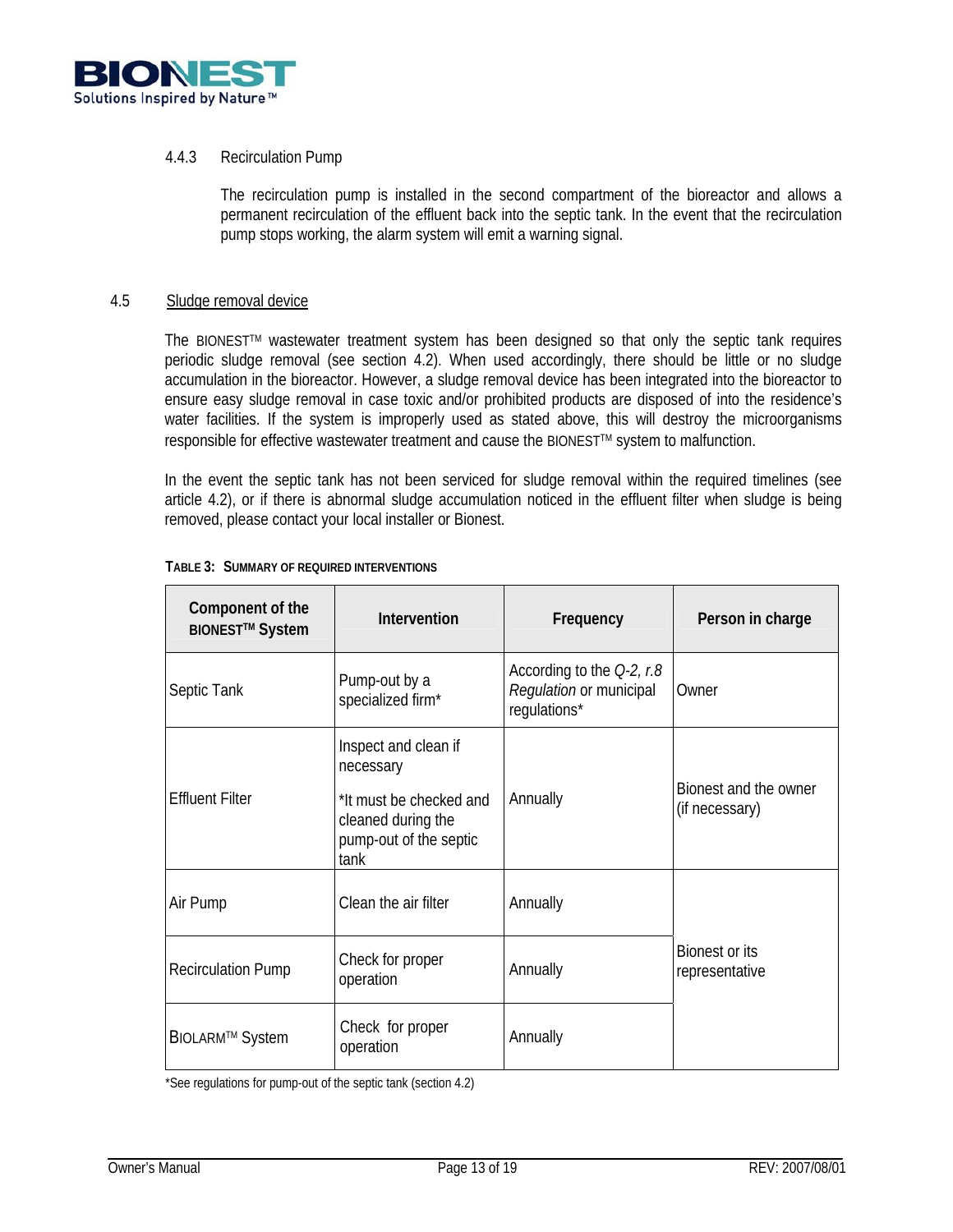

## **5.0 SERVICING THE BIONESTTM SYSTEM**

BIONEST<sup>TM</sup> systems operate automatically and require no individual-specific intervention. When the system is functioning properly, no odours should be perceived. If odours do occur, make sure the air pump is functioning normally. If not, please call your local installer or Bionest.

→ **DO NOT** attempt to service any of the BIONEST<sup>™</sup> system components yourself.

## **6.0 INTERMITTENT USE AND EXTENDED NON-USE PERIODS**

Even if wastewater does not enter the BIONEST<sup>™</sup> system for an extended period of time, the system will function properly. The power should be left on during short periods of non-use when there is no water flow to the system (intermittent use).

If the property is going to be used seasonally (i.e. summer use only and closed for winter) and if the system is not in use for periods extending over 6 successive weeks, the air pump(s) may be shut down. The air pump(s) must be restarted immediately upon your return to the property.

## **7.0 PUMPING STATION AND OTHER EQUIPMENT**

For maintenance of the pumping station or other equipment being used with your BIONEST™ wastewater treatment system, please refer to the appropriate "User's Manual" supplied with the equipment.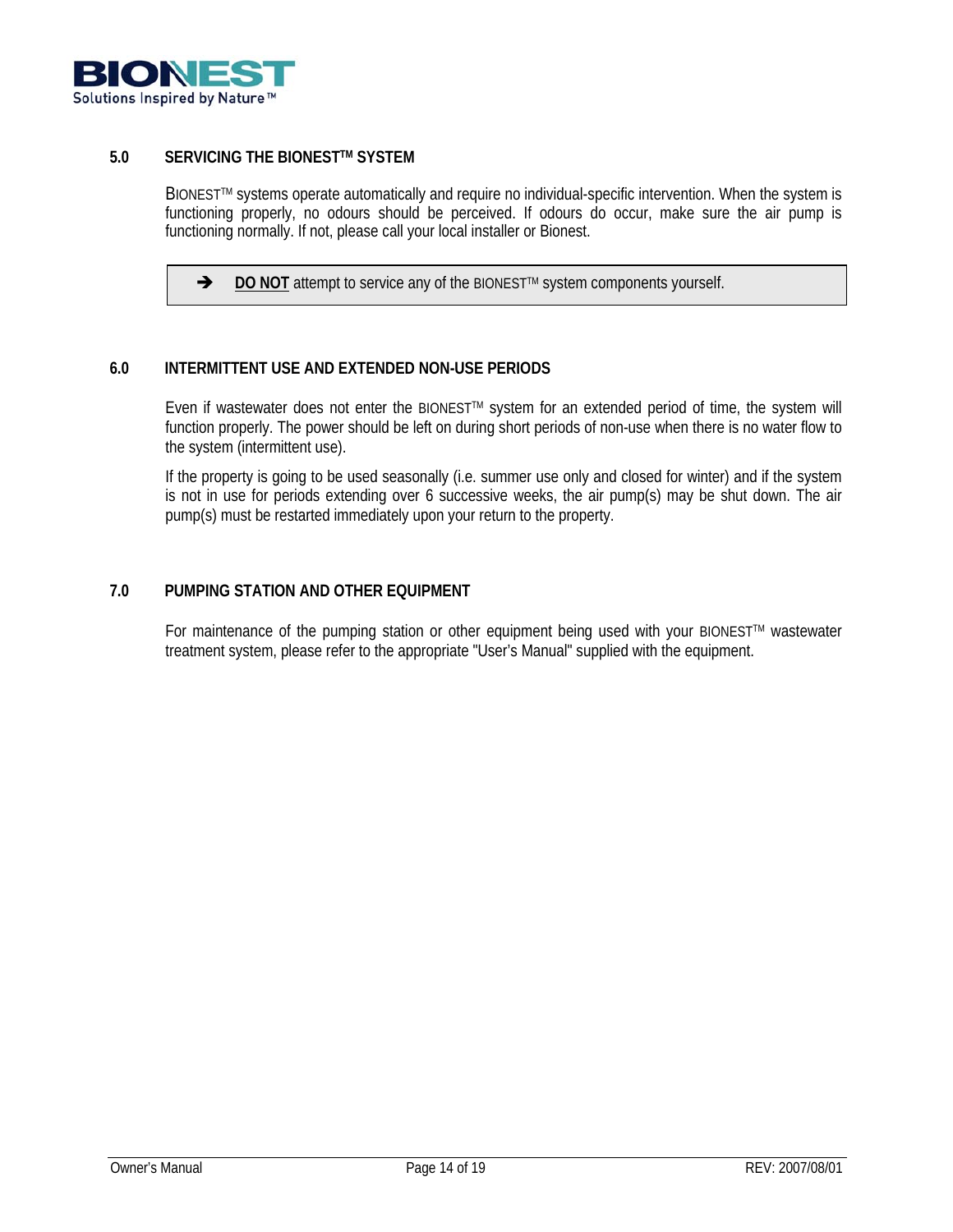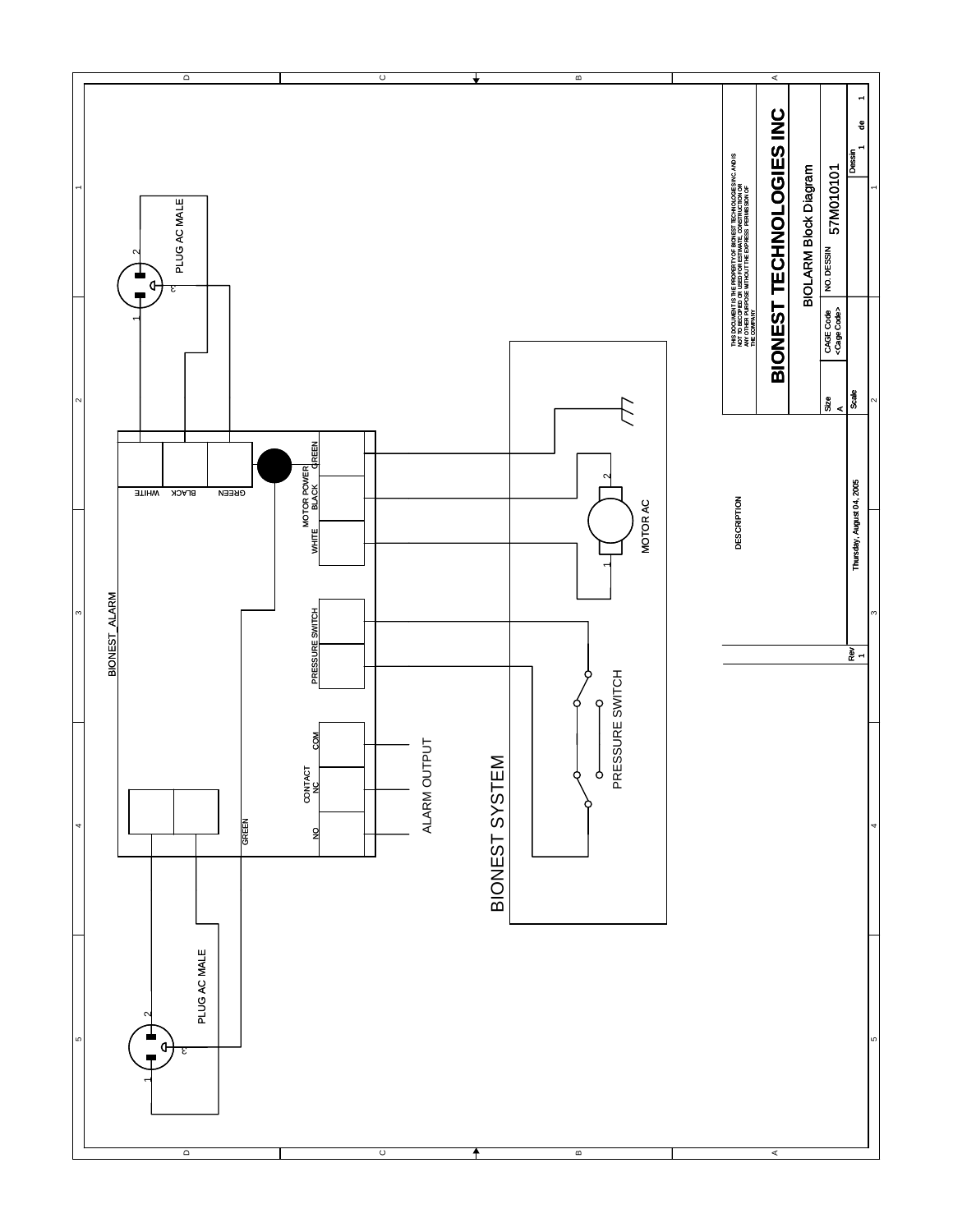

# **WARRANTY CERTIFICATE**

# **BIONESTTM SA-3, SA-4, SA-5 and SA-6 Wastewater Treatment Systems**

## **1. Preamble**

The purchase of a BIONEST™ SA-3, SA-4, SA-5 or SA-6 Wastewater Treatment System from Bionest Technologies Inc., hereinafter called *Bionest Technologies*, comes with an advantageous Warranty Certificate.

For the purposes of this Warranty Certificate, the term *Customer* means a person who has acquired a BIONEST<sup>™</sup> SA-3, SA-4, SA-5 or SA-6 system, and the term *Successors* means any other person entitled to exercise the Customer's rights.

## **2. Nature of the Warranty**

The purchase of a BIONEST™ Advanced Secondary Wastewater Treatment System, models SA-3, SA-4, SA-5 or SA-6, comes with a free inspection of all components during the first year following installation by an authorized representative of Bionest Technologies.

 During the first year following the date of installation, Bionest Technologies offers a complete warranty on labor, free of charge. Bionest Technologies also warrants all of the SA-3, SA-4, SA-5 or SA-6 system components for a period of TEN (10) years, and warrants the nondeterioration of its media for a period of TWENTY (20) years, from the date of purchase.

 The legal warranty set out under articles 1726 to 1730 of the *Civil Code of Quebec* is also offered by Bionest Technologies. It is a conventional warranty applicable under the terms and conditions herein.

## **3. Notification Obligations**

Your BIONEST™ SA-3, SA-4, SA-5 or SA-6 Wastewater Treatment System comes equipped with a buzzer alarm system which is installed inside your residence. This alarm detects problems related to the air pump or the recirculation pump. If the alarm goes on, you must immediately notify Bionest Technologies.

Also, for this Warranty Certificate to be valid, the Customer must immediately notify Bionest Technologies of any apparent anomaly, irregularity and/or malfunction of the BIONEST™ SA-3, SA-4, SA-5 or SA-6 Wastewater Treatment System. If the customer fails to advise Bionest Technologies within a reasonable timeframe, this Warranty Certificate may be considered null and void.

Upon receipt of the required aforementioned notification, Bionest Technologies will examine the situation and take appropriate corrective measures, within a reasonable timeframe, if the terms and conditions of this Warranty Certificate were applied accordingly.

The Customer must also provide access to the BIONEST<sup>™</sup> SA-3, SA-4, SA-5 or SA-6 Wastewater Treatment System, at all times, to Bionest Technologies or its representative.

## **4. Exclusions**

The following damages or problems are excluded from the Warranty Certificate:

- a) Any damage or problem caused by a fortuitous event or an "Act-of-God", such as, and without limiting the generality of the foregoing: earthquakes, floods, hurricanes, landslides, explosions or dynamiting;
- b) Any damage or problem caused by the fault or act of a third party;
- c) Any damage or problem arising from any installation, modification, correction or addition carried out by a person not authorized by Bionest Technologies;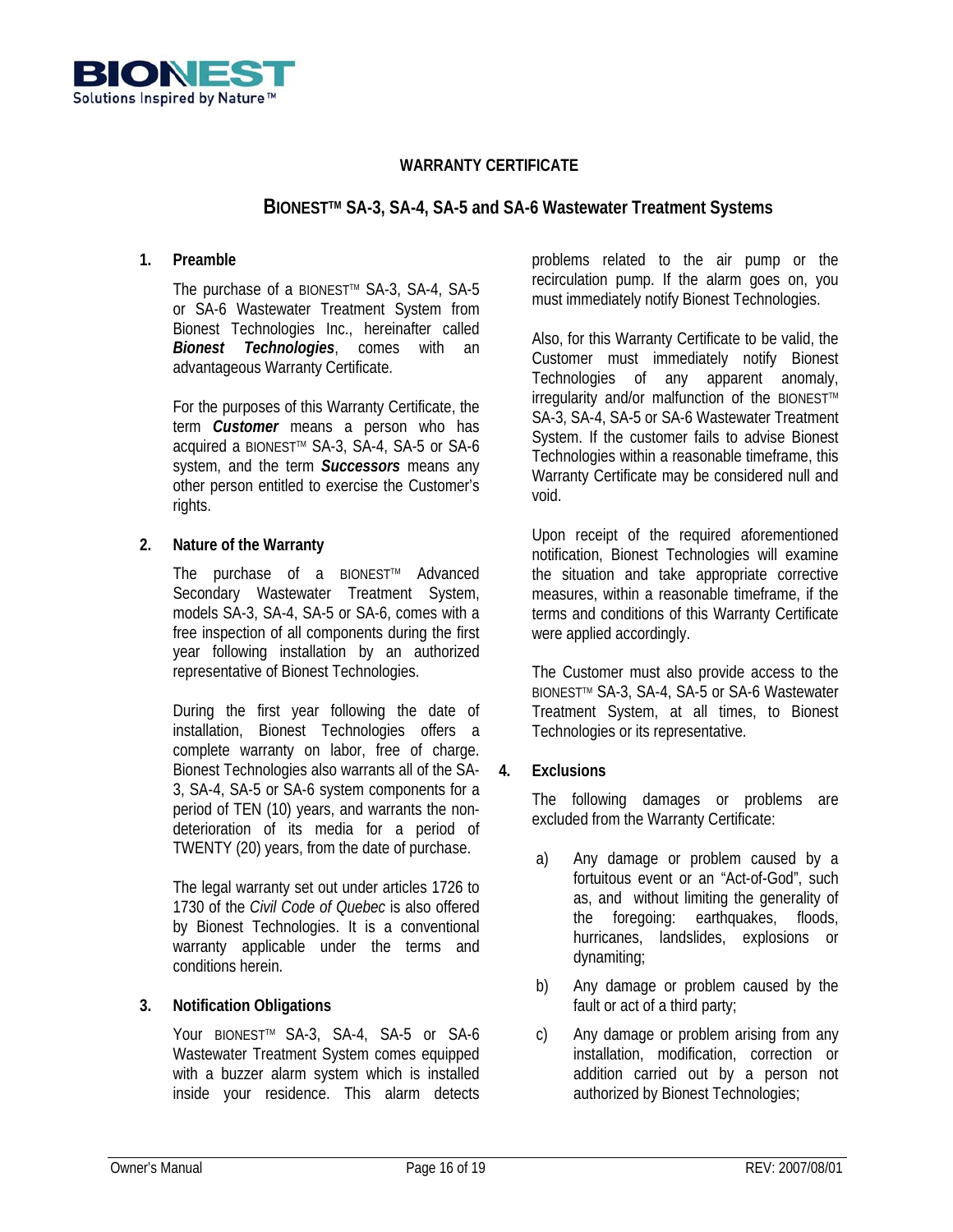

- d) Any damage or problem arising from any installation, modification, correction or addition carried out after installation of the BIONEST™ SA-3, SA-4, SA-5 or SA-6 Wastewater Treatment System without Bionest Technologies' written approval;
- e) Any damage or problem caused by the use of a septic tank that does not comply with the *Q-2, r.8 Regulation* requirements;
- f) Any damage or problem, if it is proven that the BIONEST™ SA-3, SA-4, SA-5 or SA-6 Wastewater Treatment System was not used according to the terms and conditions stipulated in the Owner's Manual;
- g) Any damage or problem, if it is proven that the BIONEST™ system was not used and maintained in compliance with the existing regulations, as well as the recommendations of Bionest Technologies;
- h) Any damage or problem, caused by the fault or action of the Customer or the Customer's Successors including, but without limiting the generality of the foregoing, refusal to allow access to the system for inspection purposes;
- i) Any action, damage or problem required in order to obtain access to one or any part of the BIONEST™ SA-3, SA-4, SA-5 or SA-6 system, which under normal conditions does not require any special action, including, but without limiting the generality of the foregoing, excavation, snow removal or demolition.

# **5. Particular Exclusions**

It is further expressly understood that the Customer may not carry out or cause to be carried out any repair, maintenance and/or verification of the purchased BIONEST™ SA-3, SA-4, SA-5 or SA-6 system, or attempt to carry out any work whatsoever or to apply any corrective measures whatsoever to the aforementioned systems (except for the air pump filter cleaning specified in section 4.4.1 of the Owner's Guide and for the emptying and sludge level

measurements specified in section 4.2), before notifying Bionest Technologies in accordance with the provisions under section 3 of this Warranty Certificate and before Bionest Technologies has visited the installation, within a reasonable timeframe, following reception of the aforementioned notification, to assess the situation.

If the Customer carries out, attempts to carry out, or causes to be carried out any repair or any corrective measure whatsoever to the purchased BIONEST<sup>™</sup> SA-3, SA-4, SA-5 or SA-6 system, without notifying Bionest Technologies as stated above, this Warranty Certificate shall be considered completely discharged from all obligations under this warranty.

# **6. Indemnities and Damages**

The liability and obligations of Bionest Technologies under this Warranty Certificate for corrective measures and/or means of correcting a problem, of which it is duly advised, shall be limited to the replacement of one or any component of the BIONESTTM SA-3, SA-4, SA-5 or SA-6 system, in compliance to sections 3 and 4 herein.

# **7. Damage Limitations**

 Bionest Technologies may in no way be held liable for any other damage sustained by the Customer. Bionest Technologies' compensation or indemnification obligation shall be limited to the provisions under section 6 of this Warranty Certificate.

 Bionest Technologies does not assume any liability for personal injury or property injury caused by the use or misuse of the BIONEST™ SA-3, SA-4, SA-5 or SA-6 system. Bionest Technologies shall not, in any event, be liable for special, incidental, indirect, or consequential damages. Bionest Technologies' liability shall, in all instances, be limited to the provisions under section 6 of this Warranty Certificate and will terminate upon expiration of the applicable Warranty Certificate period.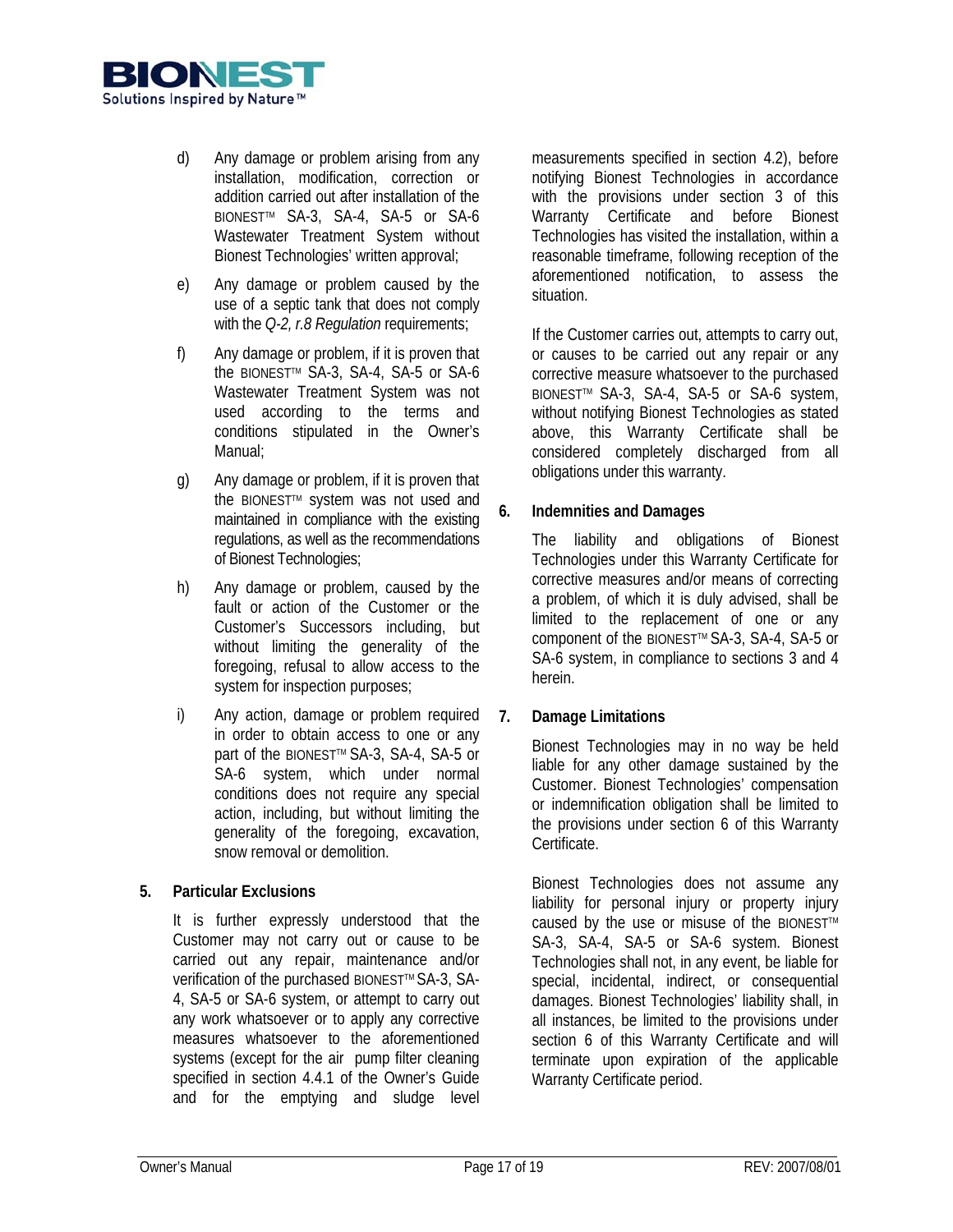

## **8. Ownership Transfer**

In the event of the Customer's transfer of ownership, sale, reassignment or disposition in any other way of the Customer's property to a third party, this Warranty Certificate shall continue to apply on the express condition that the new owner confirms in writing to Bionest Technologies that he is the new owner of the property, is cognizant of the Warranty Certificate and accepts its terms and conditions.

The Customer agrees to forward, to the buyer or the buyer's successors, the present Warranty Certificate, as well as the Owner's Manual, that were remitted to the Customer upon completion of the installation.

For the provisions of the first paragraph of this section to apply, the Customer or any of the Customer's Successors must, within a reasonable timeframe, complete the *Ownership Transfer Form* on the last page of this Warranty Certificate and return it immediately to Bionest Technologies. The Customer may also opt to write to Bionest Technologies, notifying the latter of the transfer of ownership, and provide the new owner's complete name, mailing address, and valid phone number, as well as an acknowledgment of the remittance of the Owner's Manual and Warranty Certificate.

If the Customer, Successors or new owner does not send the *Ownership Transfer Form* duly completed, or a written notification as stated above, this Warranty Certificate shall no longer prevail and shall be considered null and void.

## **9. Inspection**

The Customer or the Customer's Successors shall allow Bionest Technologies or its duly authorized representative to perform all necessary monitoring and/or inspection measures, when deemed necessary, for the assessment and validity of this Warranty Certificate.

If the Customer or the Customer's Successors requests an inspection by Bionest Technologies in regards to a warranty claim, and it is found upon duly authorized inspection, for the validity of the aforementioned warranty claim, that the BIONEST<sup>™</sup> SA-3, SA-4, SA-5 or SA-6 system is performing in accordance to the standards, regulations and specifications herein, a minimum charge of \$100, plus direct expenses, will be invoiced to the Customer and/or the Customer's Successors for the cost of such an inspection.

If the BIONEST™ SA-3, SA-4, SA-5 or SA-6 system is not performing as specified above, no charges shall be applied.

## **10. Interpretation**

The terms of this Warranty Certificate shall be interpreted according to the laws of the Province of Quebec and the provisions herein.

## **11. Priority of the Warranty Certificate**

The Owner's Guide remitted to the Customer shall also be considered as supplementing this Warranty Certificate; in case of discrepancy between this Warranty Certificate and the Owner's Manual or other documents issued by Bionest Technologies Inc, the terms of this Warranty Certificate shall prevail.

# **12. Purchaser and Successors**

Subject to the provisions of this Warranty Certificate, and particularly under section 8, the terms and conditions of this Warranty shall continue to apply, to the purchaser and/or the Customer's Successors, in full effect until the end of the Warranty period stipulated under section 2 of this Certificate.

## **13. Jurisdiction**

The parties acknowledge that any litigation regarding the present Warranty Certificate must be introduced in the judicial district of St-Maurice.